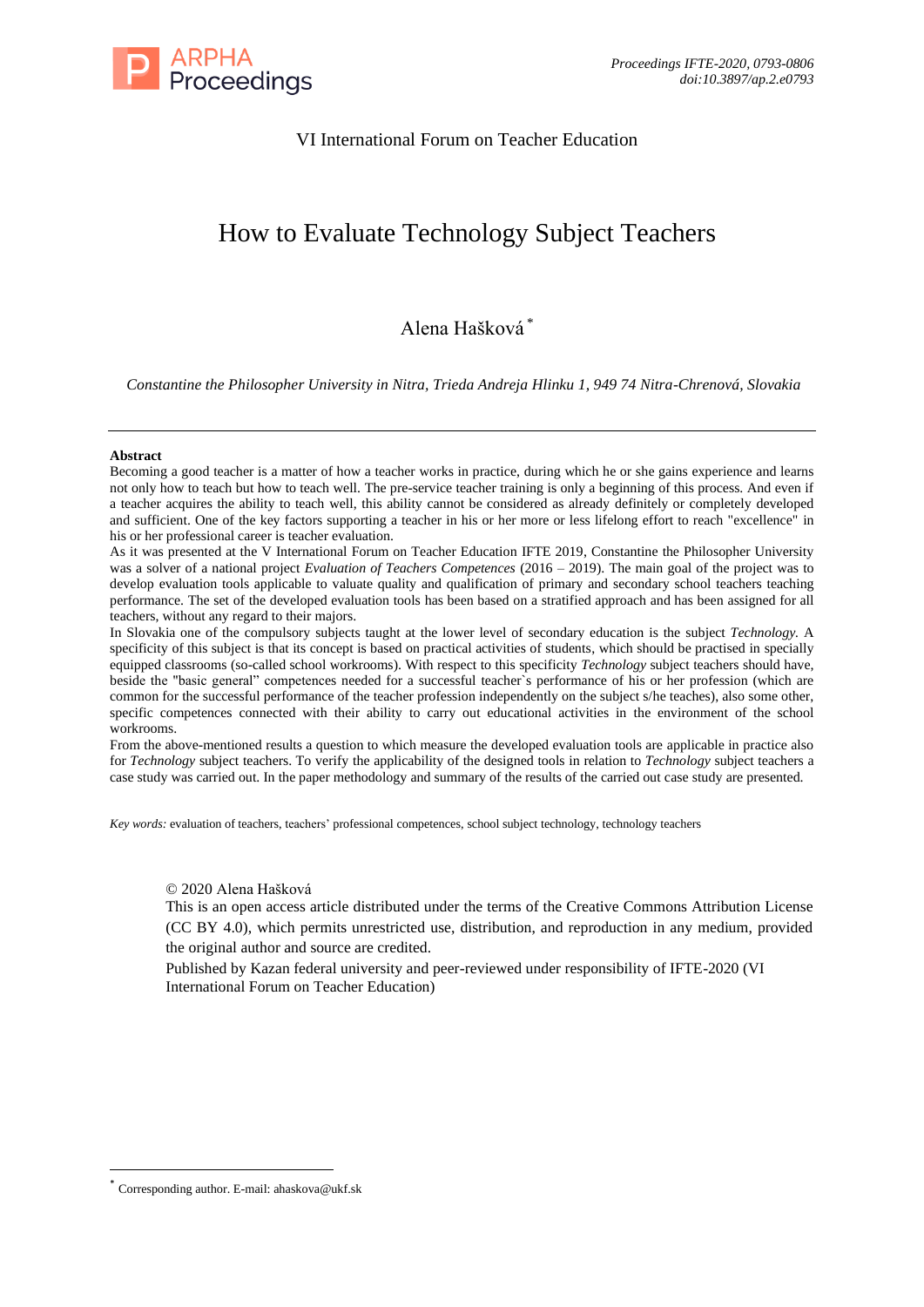#### **Introduction**

Becoming a good teacher is a matter of how a teacher works in practice, during which she or he gains experience and learns not only how to teach but also how to teach well. Pre-service teacher training is only a beginning of this process. And even if a teacher acquires the ability to teach well, this ability cannot be considered as already definitely or completely developed and sufficient. There are a lot of factors influencing teachers on their road to the status of being a good teacher. One of the key factors supporting teachers in their more or less lifelong effort to reach "excellence" in their professional career is teacher evaluation.

In connection with the absence of a systematic approach to the relevant assessment of the level of teachers' professional competences in Slovakia, a team of experts from Constantine the Philosopher University in Nitra raised the need of solving the issue (Králik & Ambrozy, 2019) and Constantine the Philosopher University became a solver of a national project Evaluation of Teachers Competences (2016 – 2019). The team of the experts responsible for the project solution consisted of teachers from three of five faculties of the Constantine the Philosopher University (Faculty of Arts, Faculty of Education and Faculty of Natural Sciences), who, in their teaching activities, have been involved in primary and secondary teacher training.

The main goal of the project was to develop a comprehensive model for teacher competence evaluation and to it related evaluation tools, applicable to valuate quality and qualification of primary and secondary school teachers teaching performance.

Some of the project outputs were already presented at the V International Forum on Teacher Education IFTE 2019 (Gadušová, Hašková, & Predanocyová, 2019).

Contrary to the traditional approach to the evaluation of the professional work of teachers in Slovakia, the newly developed methodology of the evaluation of teachers is based on the stratified approach (Gadušová, Hašková, & Jakubovská, 2018), which brings two specifics into the evaluation process. Firstly, a teacher is not evaluated in his/her complexity (one does not evaluate his/her professional performance in all) but in concentrating on some particular competence from the ten ones which were identified as the key (in meaning to be decisive for a successful performance of the teacher profession). List of these competences, the key ones of the teacher professional profile, is presented in Table 1.

The second specific feature of the developed stratified approach to teachers` evaluation is the design of ten Assessment Sheets for evaluators (lesson) observers, to them relevant ten Self-Assessment Sheets for teachers who are being observed and evaluated, and, finally, ten sets of questions proposed for Post-Observation Interview of the evaluator(s) with the evaluated (observed) teacher. In this way the developed stratified approach to teacher evaluation brings a new specific feature to evaluation - during one lesson the teacher is evaluated not holistically, following different aspects of his/her educational performance (all possible kinds of competences), but only one of his/her specific professional competences is observed and assessed (i.e. each of the ten key competences is assessed individually, in another lesson). So the evaluated competence can be observed more closely how it is applied and whether it is applied properly in teaching process, and various nuances of its manifestation can be monitored (Gadušová et al., 2019; Gadušová et al., 2018). The stratified approach to teacher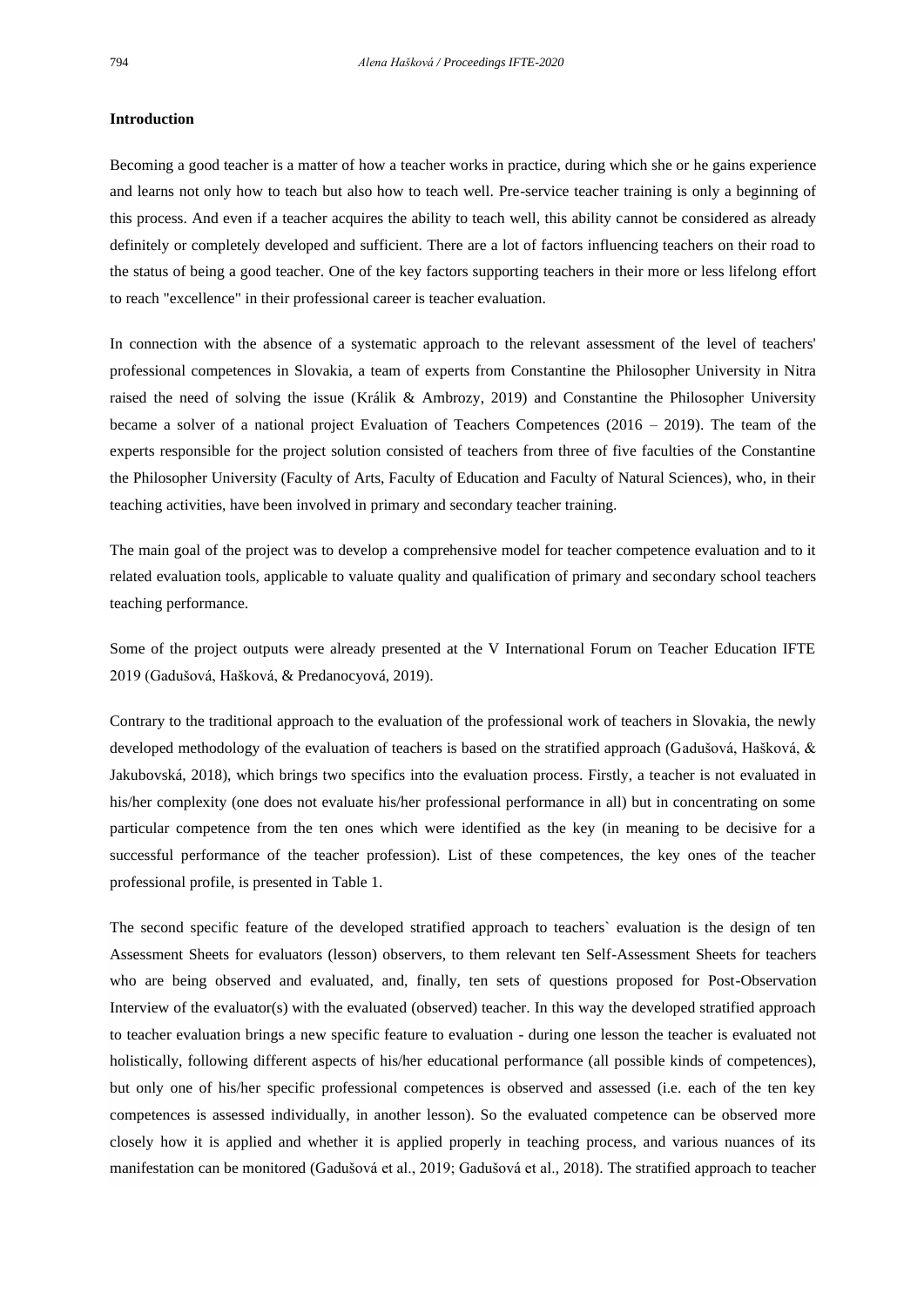evaluation, which is used in case of the teacher assessment methodology created within the noted project can be taken as similar or analogical to philosophy of teacher performance assessment which Darling-Hammond (2010) presents as structured teacher performance.

Table 1. Overview of the competences identified as the key ones for a teacher`s professional performance

#### **Key competences of the teacher professional profile**

- C1: Ability to identify learner`s developmental and individual characteristics
- C2: Ability to identify psychological and social aspects of learner`s learning
- C3: Ability to develop learner`s personality and competences
- C4: Ability to create and maintain positive atmosphere in the classroom
- C5: Ability to plan and implement teacher`s own professional development
- C6: Subject related professionalism of the teacher
- C7: Ability to plan and manage educational process
- C8: Ability to use variety of teaching aids in educational process
- C9: Ability to select and use relevant teaching methods and organizational forms
- C10: Ability to evaluate learner's learning achievements

In order to get a better idea about the designed assessment tools, as an example of them, the Assessment and Self-Assessment Sheets and the Record Sheet for the Post-Observation Interview designed to the competence C3 - Ability to develop learner`s personality and competences, are presented in Appendixes 1 - 3.

What is very important to stress is that the set of the evaluation tools is assigned for all teachers, regardless their majors. So here a question arises whether the developed evaluation tools, based on the stratified approach to the evaluation of teachers` competences and without any regard to their majors, can be applied equally successfully for teachers of different majors.

#### **Purpose and objectives of the study**

In Slovakia one of the compulsory subjects taught at lower level of secondary education is the subject *Technology.* The subject is taught to students at the age 10-15 in a time allocation of 1 lesson per week. Students at the age 10-15 are in grades 5-9 of their compulsory schooling which is carried out at so-called basic school. In Slovak conditions these grades represent "upper primary education" (so called second level of primary education) but in context of the International Standard Classification of Education they represent ISCED 2 lower secondary education.

In general, the subject *Technology* is understood as student preparation for their future job profession., as a key factor supporting their acquainting with labour market and significantly supporting to form their professional orientation. In this sense the mission of the subject is used to be defined. But as a matter of fact, this is only a secondary mission of the subject of *Technology*. The main, its primary mission is to develop students` technical thinking and skills, and this mission should be achieved and fulfilled not in the meaning "to make, to produce"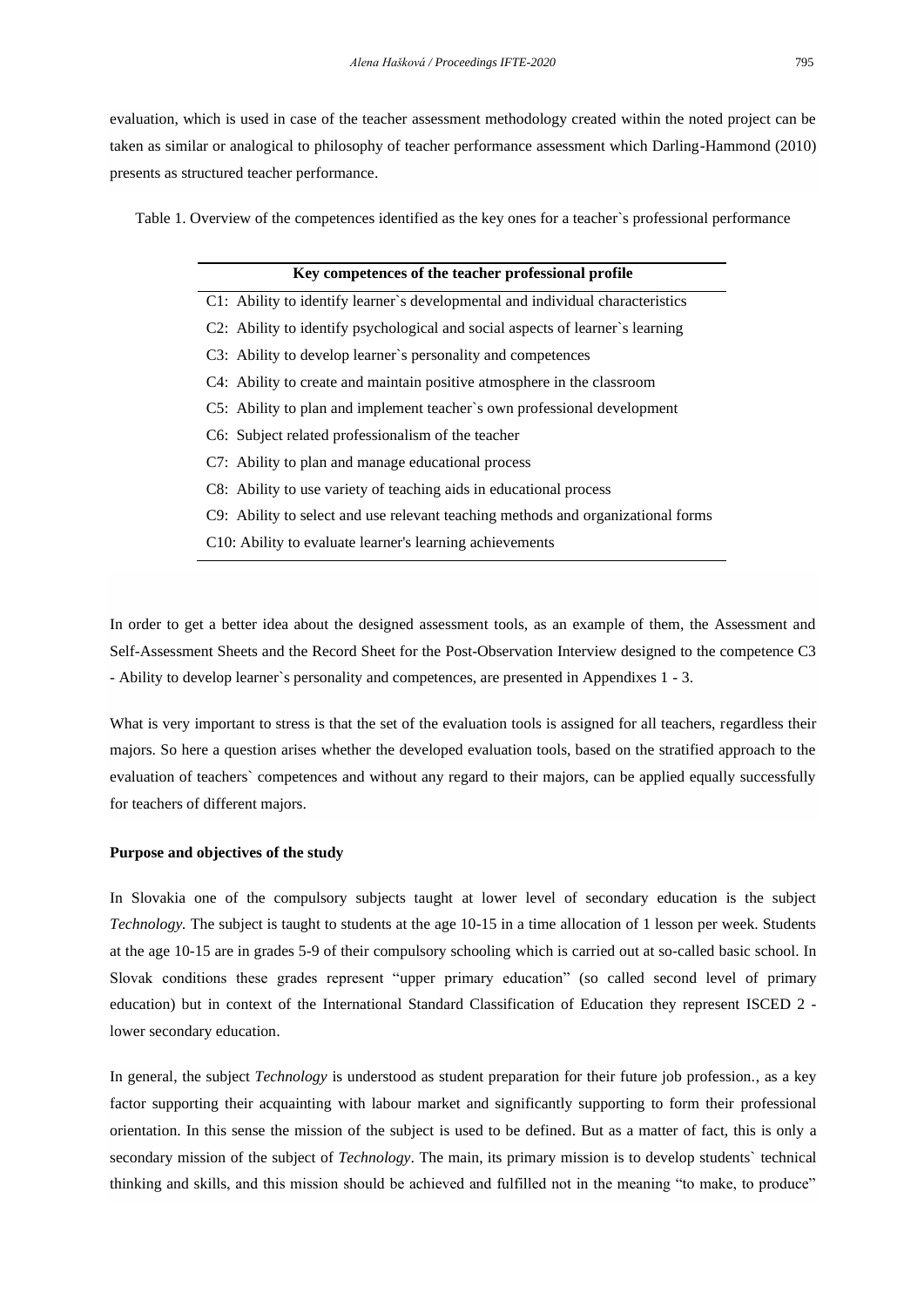but in the meaning "to be aware and to understand principles". Unlike the other school subjects taught within lower secondary education, this subject is dominantly oriented on practice what is proved also in the *State Educational Program* (ŠPÚ, 2015). Its specific feature is that its content follows, or is based on practical activities of students and on experience-based form of teaching and learning. Content of *Technology* teaching has in a deliberate and purposeful way to develop students` manual skills, abilities and working habits which can be applicable in both their personal future life as well as in their acting in frame of the society. There is an agreement of *Technology* teachers in their opinion, resulting from their teaching experiences, that students do like this subject, and even if it is not their favourite subject they at least do like the parts of lessons which are fulfilled with practical activities. As to teaching the subject of *Technology,* it is very important not to lead its teaching in a theoretical way because this makes students sicken. For this reason, *Technology* cannot, or should not be taught in the environment of a common classroom. Content of its teaching requires schools to have specially equipped classrooms, so-called workrooms, to teach it. Specially equipped means on the one hand to have there at disposal appropriate numbers of different sets, tools, devices and measuring instruments, and on the other hands to have at disposal appropriate materials to train students to work with these sets, tools, devices, measuring instruments. These specially equipped classrooms (workrooms) represent an appropriate necessary learning environment enabling to train students how to handle and work with different tools, devices and various types of materials, develop their skills in this direction, teach them to adhere to work habits and work safety and lead them to create and make their own products, both on their own and in group work (Valentová & Brečka, 2017; Serafín et al., 2016).

From the above mentioned logically results that *Technology* teachers have to dispose also some specific professional competences, besides the general key competences of a teacher, to be able to ensure and successfully manage teaching of the practical activities of students in the learning (training) environment of workrooms. These are related to *Technology* teachers` skills and abilities to work with the relevant tools and devices, to use them in a right and safety way, to organize students` work in the environment of school workrooms (keeping the respective legislative rules and regulations), to create appropriate training activities (including their own skills to construct the particular subject products), etc.

As the *Technolog*y subject teachers should have, beside the basic general competences needed for a successful teacher`s performance of their profession (which are common for successful performance of the teacher profession independently on the subject s/he teaches), also some other, specific competences connected with their ability to carry out educational activities in the environment of the school workrooms, here a question arises to which measure the evaluation tools developed within the national project *Evaluation of Teachers Competenc*es are applicable in practice also for *Technolog*y subject teachers. To verify applicability of the designed tools in relation to *Technolo*gy subject teachers a case study, which is presented hereinafter, was carried out.

#### **Literature review**

Teachers have been accepted as a profession that has an important task to influence both social and personal development as there has been increased social awareness of the significant role of education all areas. Demand for quality assurance of education has caused in international context an increasing interest in assessing teacher competence (Roelofs & Sanders, 2007).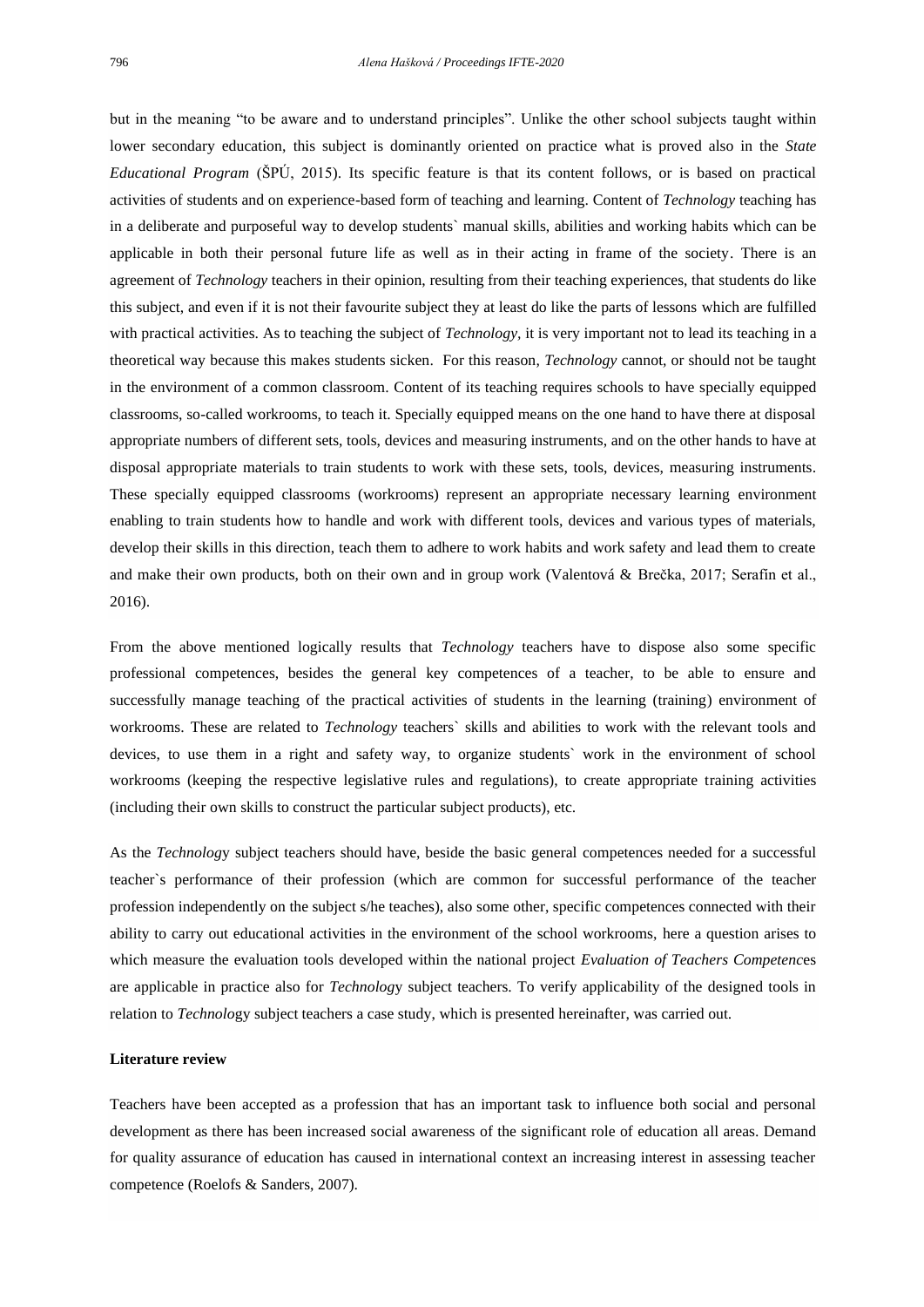As one of the key factors, on which the quality of education significantly depends, is the personality of the teacher, a great attention is paid to assessing professionalism of teachers and their professional competences (Magová, 2016; De Coster et al., 2015; European Commission, 2013). Another reason why the attention is on a long-term basis paid to assessing teachers is the fact that becoming a good teacher is a matter, one can say, of the whole life-long professional career of the teacher. Pre-service teacher training is only a beginning of the process of becoming a good teacher (Stranovská, Vítečková, Gadušová, & Procházka, 2016; Kasáčová, 2002). To be a good teacher needs not only to have knowledge how to teach. It requires also to have practice and experiences in teaching and even this everything is not enough. It is not enough because even if a teacher acquires the ability to teach well, this ability cannot be considered as already definitely or completely developed and sufficient. And one of the most important factors supporting a teacher in his or her more or less lifelong effort to reach "excellence" in his or her professional career is teacher evaluation (Stranovská, Lalinská, & Boboňová, 2017, 2018). However, in practice there is not still paid an appropriate attention to teacher assessment (assessment of the teacher`s professionalism).

Dominantly teacher assessment is used to be done through assessment of the learning results achieved by their pupils and students or through assessment of the teacher global performance (Darling-Hammond, 2010). Undoubtedly a teacher has a central position in student learning. But this position has to be given into the relation to a sustainably monitored and assessed quality of teacher performance. Teacher assessment should be perceived as a unity of two sides of a coin, on the one hand assessment of teacher`s performance, with focus on the mastery with which s/he is teaching the subject matter, and on the other hand encouraging teacher's sustainable selfdevelopment (Gadušová et al., 2017; Wilkerson & Lang, 2007). Moreover, professionalism of teachers must be run in accordance with the development of science, technology, art, and progress of society. That is why teachers face still new and new challenges and changes that require them to equip themselves with new knowledge and skills (Kabadayi, 2016).

So as it results from the noted, assessment of teacher performance competence should be conducted in a way to improve teacher performance. Assessment of a teacher`s competence should improve the teacher`s performance of his/her job (OECD, 2009). Moreover, without having a feedback through assessment, the teacher is less motivated in learning and self-developing.

Evaluation of teacher competence and performance can be done in different ways. To the most often used belong teacher performance observation, monitoring of learners` products and work examples (learning achievements) and teacher`s portfolio (Wilkerson & Lang, 2007). However, to evaluate teacher competence requires a clear definition of what is going to be evaluated, i.e. it requires a clear definition of what competence is assessed to have an idea what should be observed and which data should be collected (Sandanusová et al. 2018; Roelofs & Sanders, 2007). In general, one has an idea what the notion of competence means but in exact terminology contexts the meanings can varies. Teacher competence is a multi-dimensional construct which refers to performance and rational action to meet certain specifications in the task of education. It represents different knowledge, skills, abilities, approaches and capabilities to facilitate learning (Carreker & Boulware, 2015; Redding, 2014; Kyriacou, 2008; Baumert & Kunter, 2006; Průcha, 2002) which should be reflected in some way in assessing teacher competence.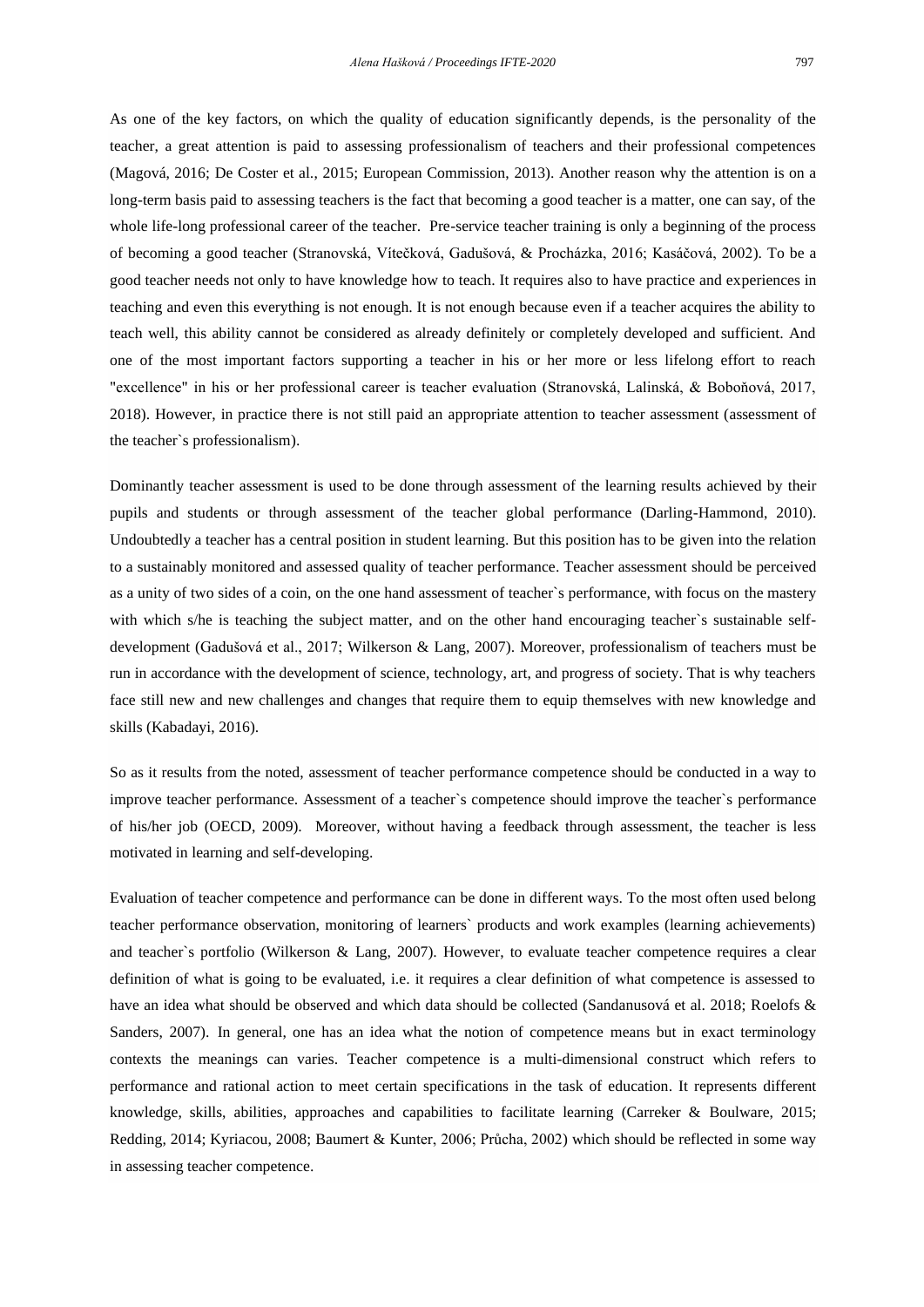#### **Methodology**

To verify applicability of the designed tools for evaluation of teachers teaching different subjects several case studies were carried out. A very complex one was a case study in frame of which applicability of the created tools for *Technology* teachers was verified.

Subject of the case study was, using the newly designed evaluation methodology and the developed assessment tools, to observe and evaluate all ten key competences (presented in Table 1) in relation to the same *Technology*  teacher. This was to be done from the point of view of a member of the school manager, a member of the school staff (a colleague teaching the same subject) and the evaluated teacher himself.

The evaluated teacher was a qualified teacher of the subject *Technology* with a long teaching experience at school. The teacher was evaluated by the two evaluators at the same time. One of the evaluators was the chair of the subject committee (E1) and the second one was a colleague of the evaluated teacher (E2), also a qualified teacher of the subject *Technology* with a long teaching experience at school (Gadušová, Hašková, & Szárszói, 2020).

Consequently, the evaluators' records from the Assessment Sheets and the teacher's records from Self-Assessment Sheets were mutually compared and analysed, and results of the analysis served as a platform for answering the above-mentioned research question. The recorded assessments were ranked by means of the scale  $A - \text{very good}, B - \text{good}, C - \text{appropriate}, D - \text{poor}, E - \text{insufficient}.$ 

The case study was carried out within the school year 2019/2020, before the corona epidemic arose. The Post-Observation Interview was not a part of the case study.

#### **Results**

An overall comparison of the evaluators` ratings with the self-evaluation of the evaluated teacher is provided in Table 2.

|                | <b>Evaluation</b>      |                        |                             |
|----------------|------------------------|------------------------|-----------------------------|
| Competence     | <b>Evaluator</b><br>E1 | <b>Evaluator</b><br>E2 | <b>Evaluated</b><br>teacher |
| C1             | B                      | B                      | B                           |
| C <sub>2</sub> | B                      | B                      | А                           |
| C <sub>3</sub> | В                      | B                      | в                           |
| C4             | А                      | А                      | Α                           |
| C <sub>5</sub> | В                      | В                      | В                           |
| C6             | В                      | B                      | A                           |
| C7             | в                      | B                      | B                           |
| C8             | А                      | А                      | в                           |
| C9             | А                      | А                      | А                           |
| C10            | В                      | В                      | В                           |

Analysis of the particular records of the two evaluators (observers E1, E2) showed that during the observed lessons the evaluated teacher proved high level of his competence in respect to all the key professional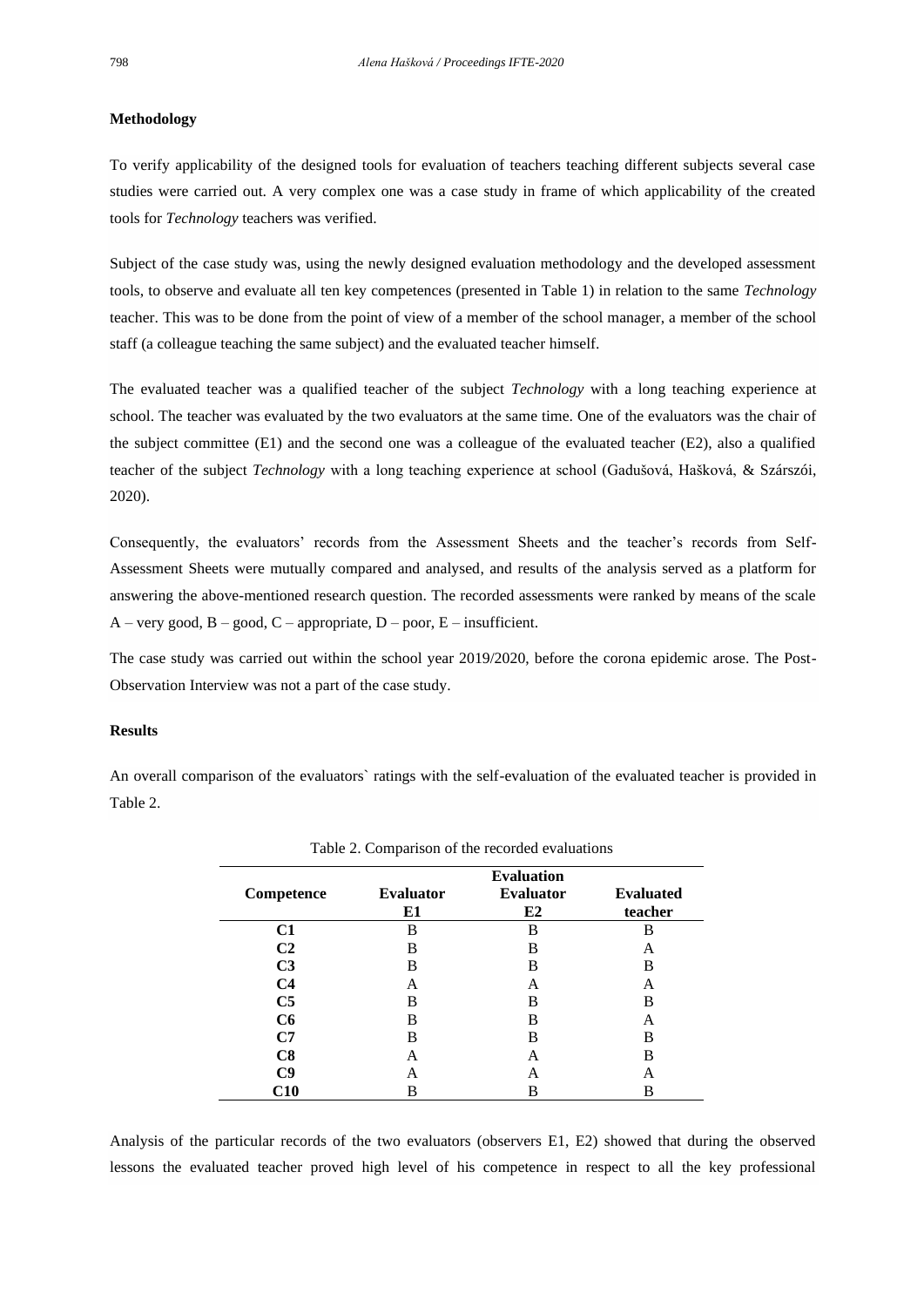competences monitored, what was stated by the evaluators in the overall rating (Table 2). Occasionally there was a one-level difference between evaluators when evaluating some items (particular item of the competence, not the overall evaluating of the particular competences). But this was not a frequent case. In the selection of possible evaluation responses there was almost a full agreement between the evaluators. Another situation occurred when the evaluators were supposed to name the problem in their own words. Here subjective opinions were already presented and the evaluation reflected different perspectives of one and the other evaluator on the performance of the evaluated teacher during the lesson.

From the perspective of the evaluated teacher, his professional competences are well developed and their high level of application was proved during the observed lessons. He could find only minor areas where he can see some areas for his further improvement. What is important, however, is the fact that he has realized the need for continuous development and education in order to "keep up with the times".

### **Discussions**

The data in Table 2 show that the overall ratings do not differ much, what is either a result of well-designed assessment tools or the effort of both the evaluators and the evaluated teacher to be as objective as possible or they are the combination of both these facts. Our findings are as follows:

the evaluators came to the consensus and stated the same overall rating for all the monitored competences,

in two cases, the evaluated teacher ranked himself higher by one level than the evaluators did (competences C2 and C6),

the evaluated teacher ranked himself one level lower in the case of the competence C8.

In general, the case study has proved applicability of the created evaluation tools also for evaluation of *Technology* teachers. However, our long-term experiences with assessment *Technology* teachers` competences, especially the novice teachers (Hašková & Gadušová, 2017; Tarčáková, 2017), point out that to the weaknesses of these teachers belong the following ones:

- their ability in teaching *Technology* to apply cross-curricular relation of other subjects to *Technology*,
- their uncertainty regarding their knowledge preparedness relevant to the content of their major,
- their ability to create their own products (on the basis of the different taught manual activities).

Usually *Technology* teachers do not have any more serious problems to manage different situations arising while students are working in the school workrooms, but while designing teaching activities to be used during the students` working activities in the school workrooms they do not feel themselves very self-confident. In general, in the context of the specific competences of *Technology* (novice) teachers the ability to create (produce) different products can be marked as the most significant weakness of their professional profile.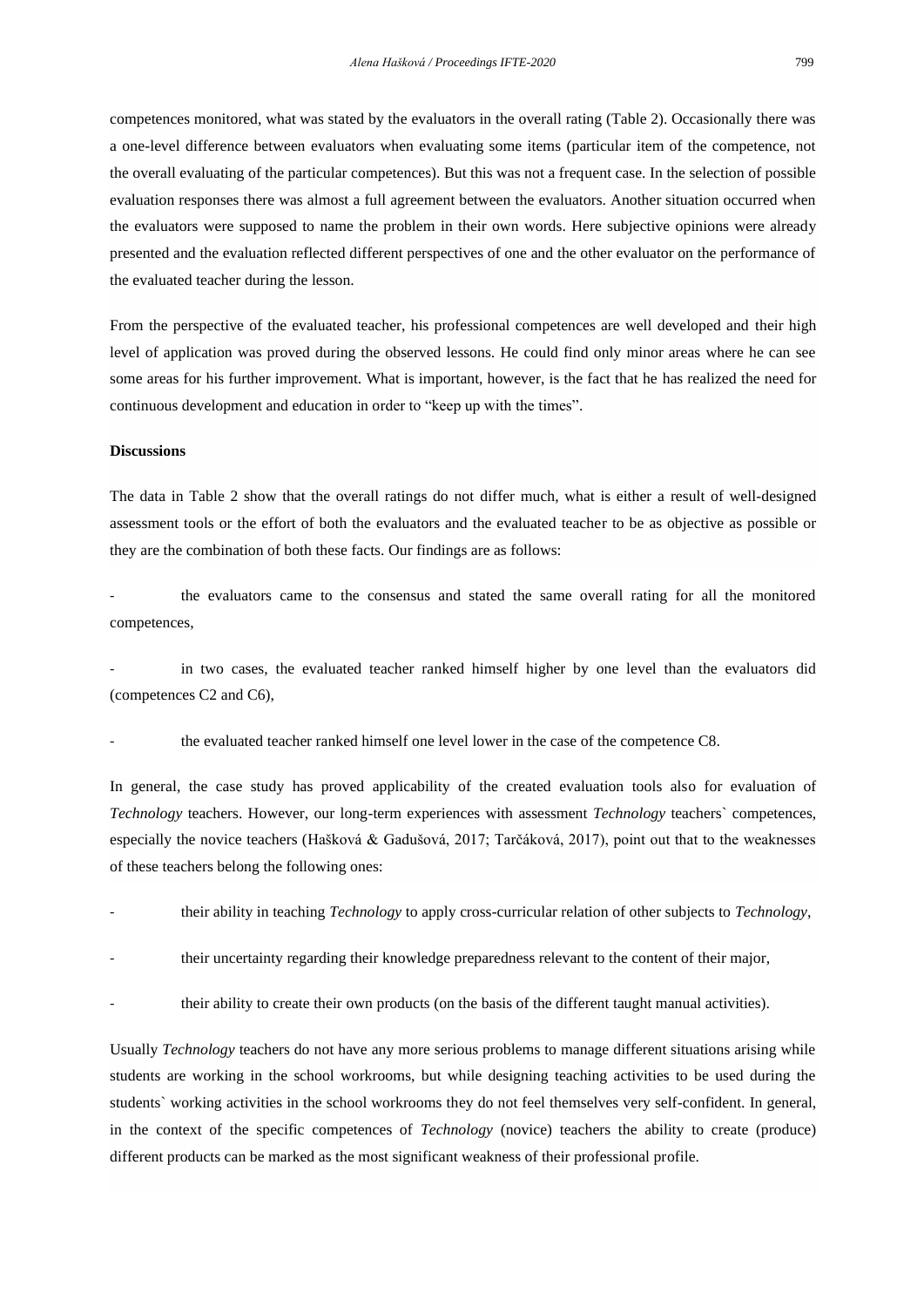#### **Conclusion**

Taking into account our experiences, although the case study in general has proved applicability of the created evaluation tools also for evaluation of *Technology* teachers, we see some weaknesses of the final versions of the evaluation sheets. The weaknesses concern the practical aspects of teaching the subject *Technology.* But as these aspects are specific just for the subject *Technology*, evaluation of the teacher`s competence to manage training of manual activities of students should be evaluated, or more stressed, in frame of the evaluation of the competence C6 - subject related professionalism of teachers (to which the evaluation sheets are as well as the others designed with special respect to none of the taught subjects, i.e. they or their fulfilment should be always "modified" with respect to the specificities of the major taught by the evaluated teacher). In this context also the results of the carried out case study related to the assessment of the competence C6, in particular the difference of the overall evaluation of this competence between the evaluators E1 and E2 on the one hand and the evaluated teacher on the other hand might be a consequence of this fact.

#### **Acknowledgement**

This work has been supported by the Cultural and Educational Grant Agency of the Ministry of Education, Science, Research and Sport of the Slovak Republic under the project No. KEGA 021UKF-4/2018.

#### **References**

- Baumert, J., & Kunter, M. (2006). *The COACTIV model of teachers` professional competence.* Jerman: Center for Educational Research, Max Planck Institute for Human Development.
- Carreker, S., & Boulware, R. (2015). *The personal competencies through the eyes of the classroom teache*r. Philadelphia: Center on Innovations in Learning, Temple University.
- European Commission. (2013). *Supporting teacher competence development for better learning outcomes.* Retrieved from https://ec.europa.eu/assets/eac/education/experts-groups/2011- 2013/teacher/teachercomp\_en.pdf
- Darling-Hammond, L. (2010). *Evaluating teacher effectiveness: how teacher performance assessments can measure and improve teaching*. Washington: Center forAmerican Progress.
- De Coster, I., Birch, P., Birch, S., & Colclough, O. (2015). *Assuring quality in education: policies and approaches to school evaluation in Europe.* Publications Office of the European Union.
- Gadušová, Z., Fandelová, E., Vítečková. M., & Procházka, M. (2017). Assessment tools and criteria what to apply to teachers<sup>'</sup> work. *Efficiency and Responsibility in Education ERIE2017*, 96-103. Prague: Czech University of Life Sciences.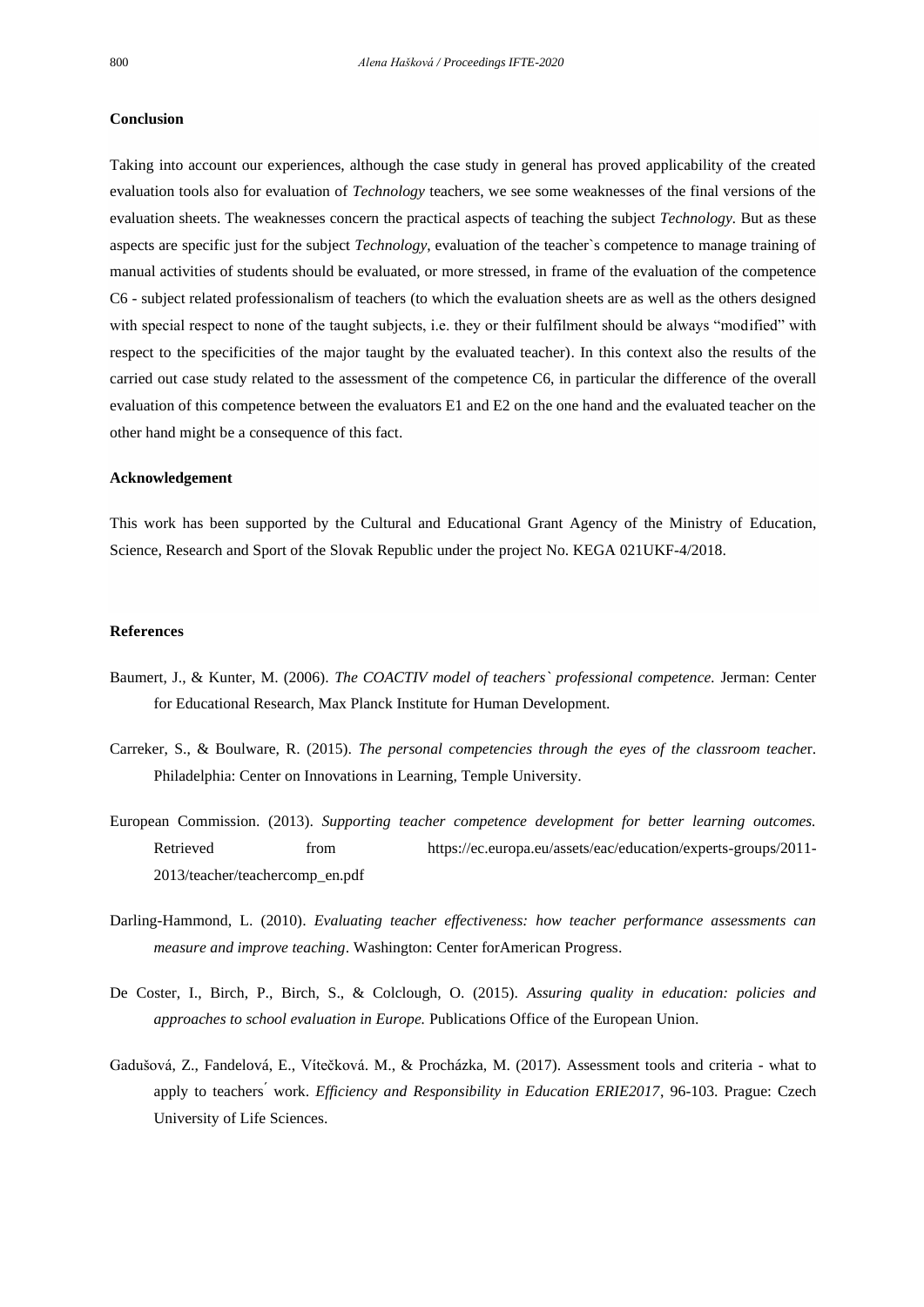- Gadušová, Z., Hašková, A., & Jakubovská, V. (2018). Stratified approach to teachers` competence assessment. *INTED2018,* 2757-2766*.* Valencia: IATED Academy.
- Gadušová, Z., Hašková, A., & Predanocyová, Ľ. (2019). Teacher's professional competences and their evaluation. *Education and Self Development, 14*(3), 17-24. DOI: 10.26907/esd14.3.02.
- Gadušová, Z., Hašková, A., & Szárszói, D. (2020). Teachers` competences evaluation: Case study. To be published in *Science for Education Today.*
- Gadušová, Z. (2019). *Nástroje hodnotenia kompetencií učiteľa*. Praha: Verbum.
- Hašková, A., & Gadušová, Z. (2017). Professional competences of technology novice teachers in Slovakia: Case study. *Open Online Journal for Research and Education, 12*, 7. Pädagogische Hochschule Niederösterreich.
- Kabadayi, A. I. (2016). A suggested in-service training model based on turkish preschool teachers conceptions for sustainable development. *Journal of Teacher Education for Sustainability, 18*(1), 5-15.
- Kasáčová, B. (2002). *Učiteľ – profesia a príprava*. Banská Bystrica: PF UMB.
- Králik, R., & Ambrozy, M. (2019). Basic problems of education in the context of building a knowledge society. *6th SWS Internationale Scientific Conference on Social Sciences 2019, 6*(4), 55–60. Sofia: STEF92 Technology Ltd. DOI: 10.5593/SWS.ISCSS.2019.4.

Kyriacou, Ch. (2008). *Klíčové dovednosti učitele: cesty k lepšímu vyučování*. Praha: Portál.

- Magová, L. (2016). *Hodnotenie kompetencií učiteľa v európskom a slovenskom kontexte.* Praha: Verbum.
- OECD. (2009). *Teacher evaluation: a conceptual framework and examples of country practices*. Retrieved from http://www.oecd.org/education/school/44568106.pdf
- Průcha, J. (2002). *Učitel: Současné poznatky o profesi*. Praha: Portál, s.r.o.
- Redding, S. (2014). *Personal Competencies in Personalized Learning*. Philadelphia: Center on Innovations in Learning, Temple University.
- Roelofs, E., & Sanders, P. (2007). Towards a framework for assessing teacher competence. *European Journal of Vocational Training, 40*(1), 123-139.
- Sandanusová, A. (2018). *Reflexia aktuálnych poznatkov o kompetenciách učiteľa*. Praha: Verbum.
- Serafín, Č., Bánesz, G., Havelka, M., Lukáčová, D., & Kropáč, J. (2016). *Proměna kurikula technické výchovy v České a Slovenské republice po roce 1989.* Olomouc: UP.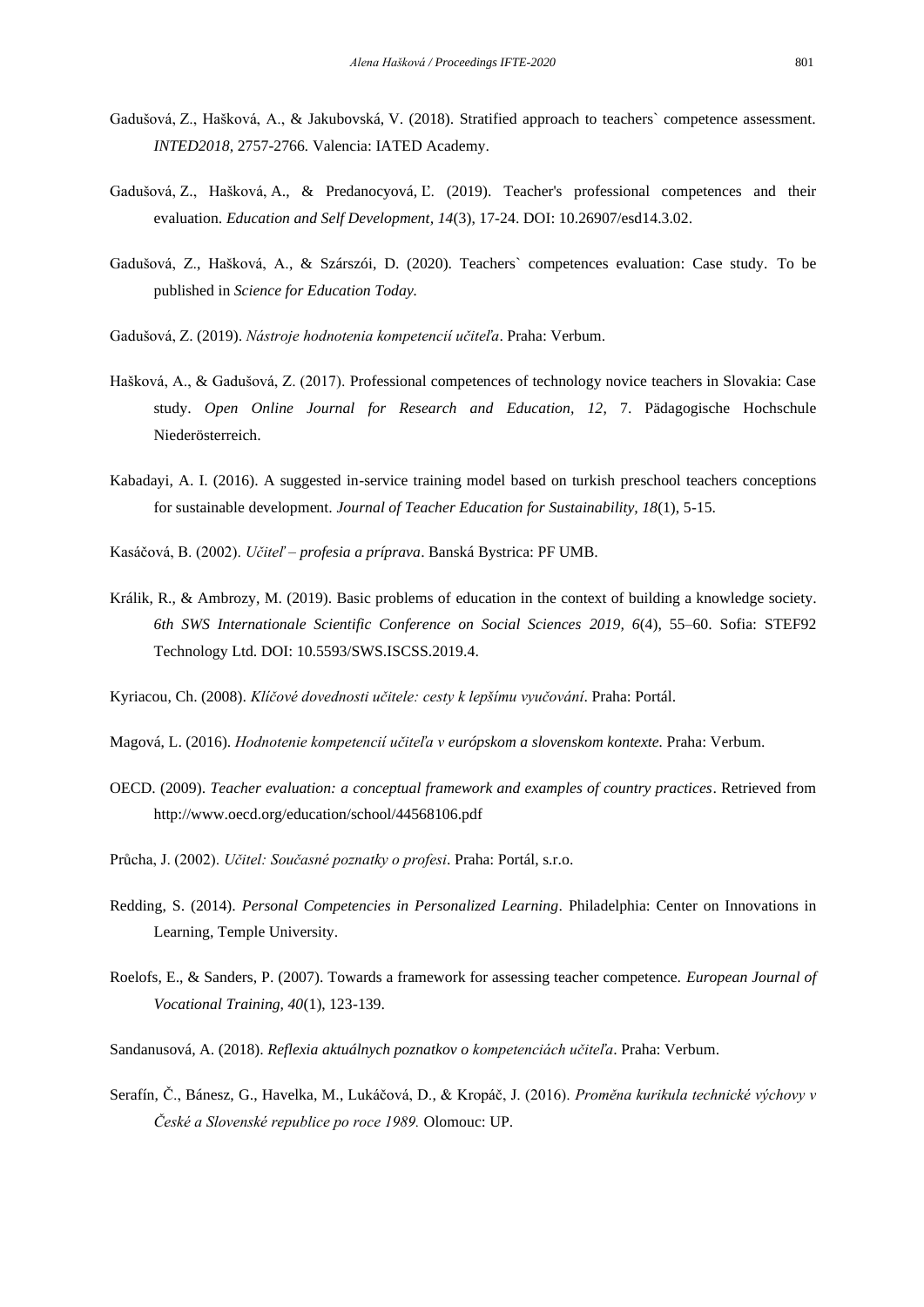- Stranovská, E., Lalinská, M., & Boboňová, I. (2017). Perception of the Degree of Importance of Teacher's Professional Competences from the Perspective of Teacher and Head Teacher in the Evaluation Process of Educational Efficiency. *Pedagogika, 127*(3), 5-20. DOI: [http://dx.doi.org/10.15823/p.2017.36.](http://dx.doi.org/10.15823/p.2017.36)
- Stranovská, E., Lalinská, M., & Boboňová, I. (2018). Teachers motivation towards assessment of their professional competences. *Problems of Education in the 21st Century, 76*(4), 561-574.
- Stranovská, E., Vítečková, M., Gadušová, Z., & Procházka, M. (2016). Personal qualities of the early career teacher. *Bulletin of the South Ural State University. Educational Sciences, 8*(2), 102–111.
- Szárszoi, D. (2020). *Aplikácia nástrojov hodnotenia učiteľov* (Diploma thesis, Constantine the Philosopher University in Nitra). Nitra: PF UKF.
- ŠPÚ. (2015). *Inovovaný štátny vzdelávací program*. Retrieved from http://www.statpedu.sk/sites/default/files/ dokumenty/inovovany-statny-vzdelavaci-program/technika\_nsv\_2014.pdf
- Tarčáková, J. (2017). *Slabé a silné stránky začínajúcich učiteľov techniky* (Diploma thesis, Constantine the Philosopher University in Nitra). Nitra, PF UKF.
- Valentová, M., & Brečka, P. (2017). Analytická komparácia obsahu technického vzdelávania na základných školách na Slovensku a v Českej republike. *Trendy ve vzdělávání, 10*(1), 7-14. DOI 10.5507/tvv.2017.002.
- Wilkerson, J. R., & Lang, W. S. (2007). *Assessing teacher competency: five standards-based steps to valid measurement using the CAATS model*. United States: CorwinPress.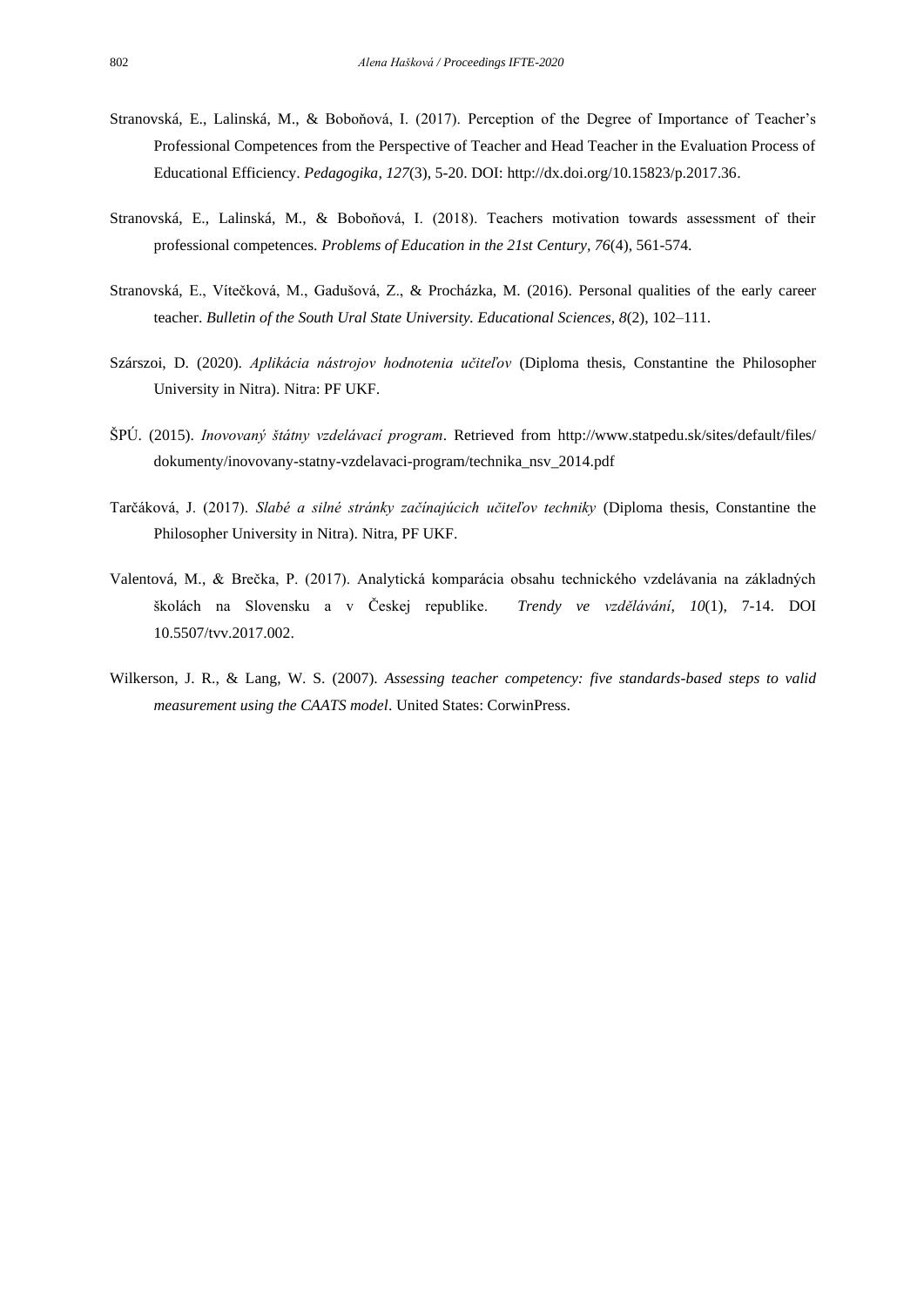## **APPENDIX 1**

## **ASSESSMENT SHEET – C 3 Developing learner's personality and competences**

Mark on scale,  $1 = yes$ ,  $2 = rather$  yes,  $3 = rather$  no,  $4$  no,  $CNJ = cannot be judged (if the)$ phenomenon did not occur at the lesson).

## **To what extent did the teacher take into account the development of the pupil's personality and competences?**

1. Did the teacher develop the personality of the pupil and their competences?  $1 - 2 - 3 - 4 - CNJ$ How did that manifest? .........................................................................................................................................................................................

...........................................................................................................................................

|  |  |  | 2. Which aspects of the pupil's personality development did the teacher develop? |
|--|--|--|----------------------------------------------------------------------------------|
|  |  |  |                                                                                  |

| <b>Aspects of personality</b>         | Method, form, strategy                                                            | What was their impact on pupils |
|---------------------------------------|-----------------------------------------------------------------------------------|---------------------------------|
| development                           | (how did the teacher develop<br>competences) in different<br>phases of the lesson |                                 |
| Cognitive                             |                                                                                   |                                 |
| thinking,<br>perception,<br>(memory,  |                                                                                   |                                 |
| thinking,<br>critical<br>imagination, |                                                                                   |                                 |
| phantasy and creativity)              |                                                                                   |                                 |
| <b>Affective</b>                      |                                                                                   |                                 |
| (emotions, attitudes and believes)    |                                                                                   |                                 |
|                                       |                                                                                   |                                 |
| <b>Social</b>                         |                                                                                   |                                 |
| (cooperation,<br>communication,       |                                                                                   |                                 |
| empathy, acceptance, unity<br>and     |                                                                                   |                                 |
| coherence of pupils, work with        |                                                                                   |                                 |
| tension in the class)                 |                                                                                   |                                 |
|                                       |                                                                                   |                                 |
| <b>Conative</b>                       |                                                                                   |                                 |
| (motivation and values)               |                                                                                   |                                 |
|                                       |                                                                                   |                                 |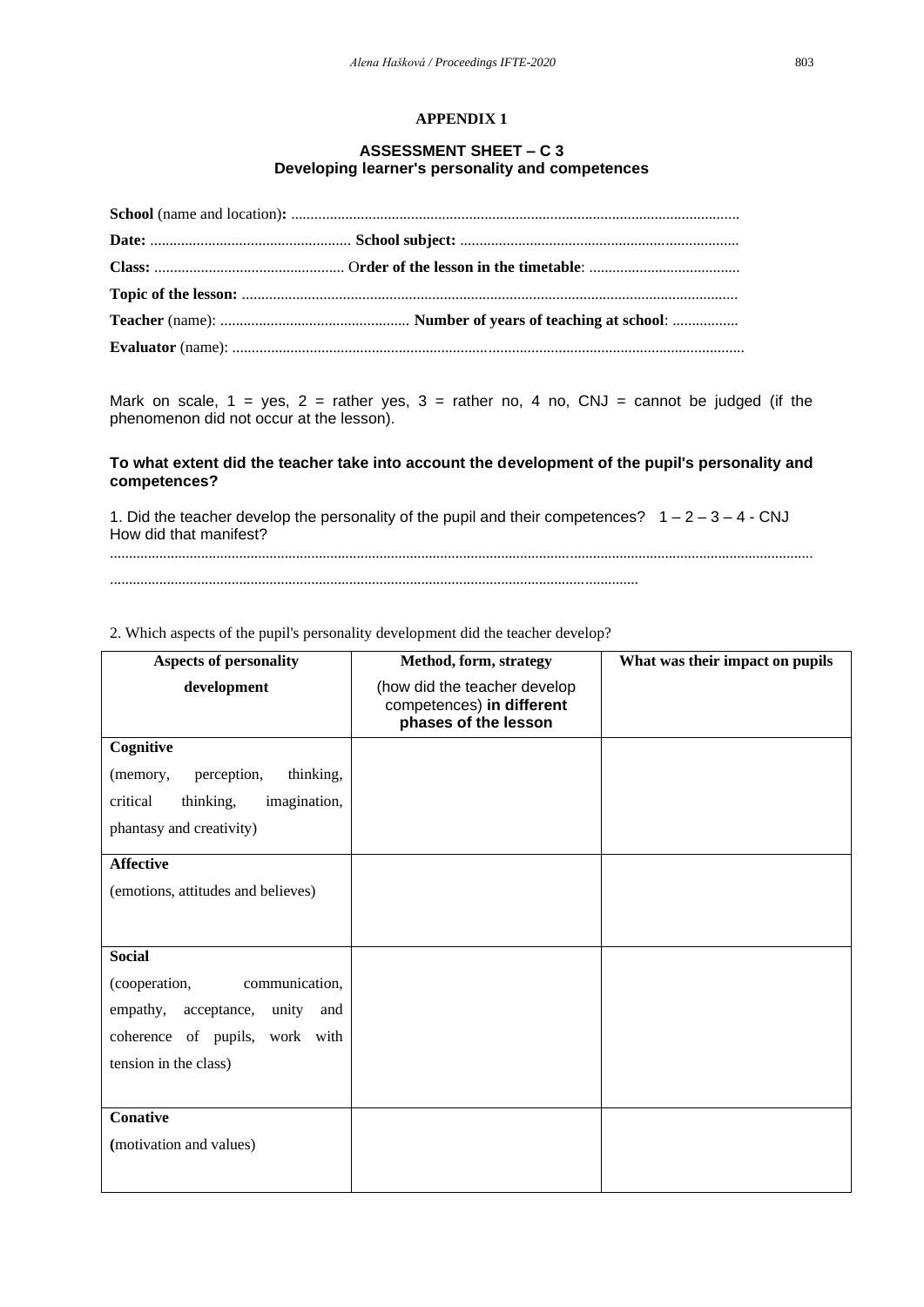3. Did the teacher take into account the diversity of cultures in the multicultural environment and their influence on the personality of the pupil?

 $1 - 2 - 3 - 4 - CNJ$ 

4. Was the teacher able to identify pupils from a socially disadvantaged environment? (Has (s)he had experience of working with pupils from a socially disadvantaged environment?)  $1 - 2 - 3 - 4 - CNJ$ 

5. Was the teacher able to identify and accept pupils' differences without prejudices and stereotypes? (social, intercultural)

 $1 - 2 - 3 - 4 - CNJ$ 

How did he do that and how did he get on with it?

Conclusions and recommendations of the evaluator:

Statement (agreeable / disagreeable) of the assessed teacher: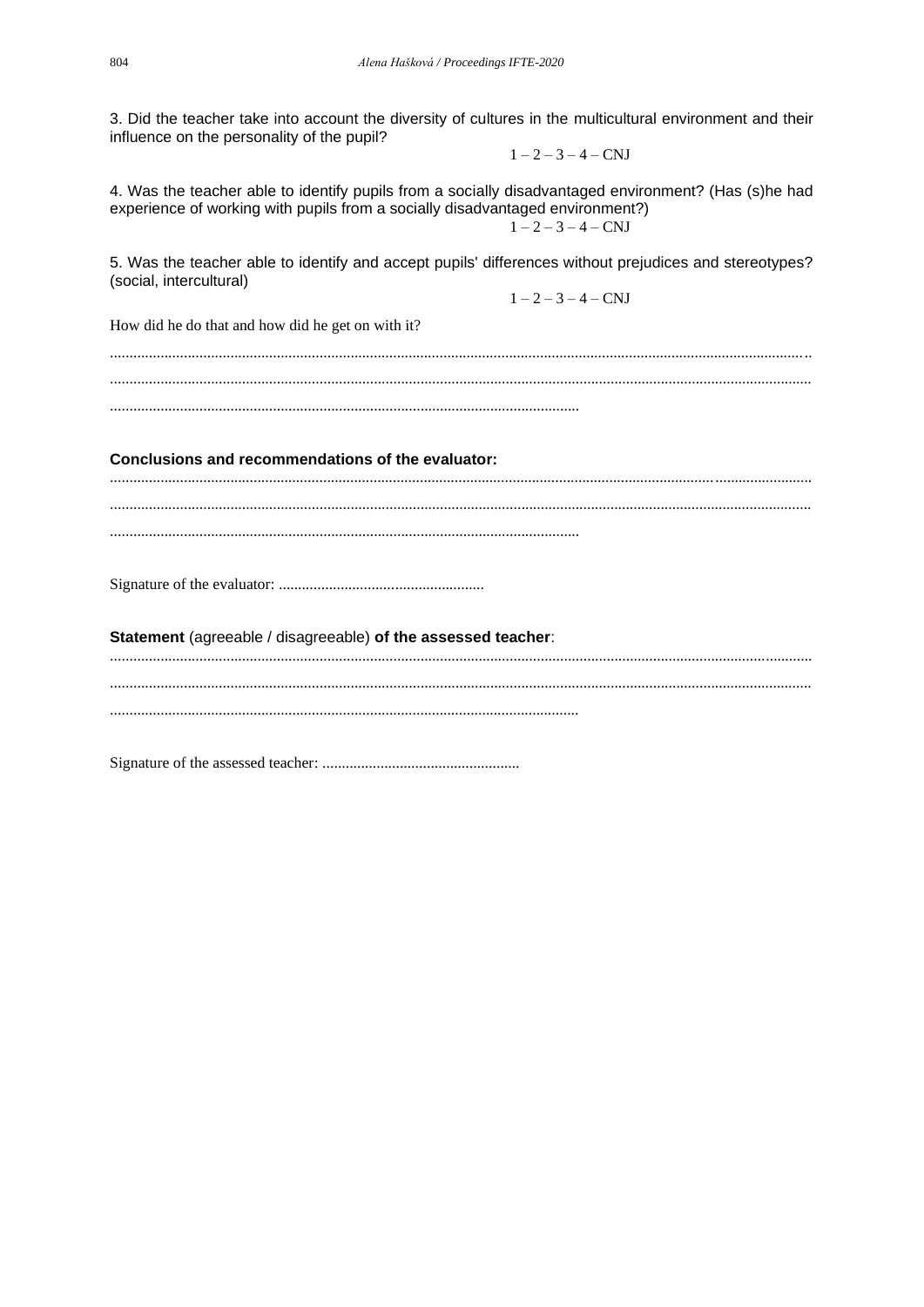## **APPENDIX 2**

## **SELF-ASSESSMENT SHEET – C 3 Developing learner's personality and competences**

Mark on scale,  $1 = yes$ ,  $2 =$  rather yes,  $3 =$  rather no,  $4$  no, CNJ = cannot be judged (if the phenomenon did not occur at the lesson).

To what extent did I take into account the development of the pupil's personality and competences? 1. Did I develop the personality of the pupil and their competences?  $1 - 2 - 3 - 4 - CNJ$ 

How did that manifest? .......................................................

2. Which aspects of the pupil's personality development did I develop?

| <b>Aspects of personality</b><br>development                                                                                                  | Method, form, strategy<br>(how did the teacher develop<br>competences) in different<br>phases of the lesson | What was their impact on pupils |
|-----------------------------------------------------------------------------------------------------------------------------------------------|-------------------------------------------------------------------------------------------------------------|---------------------------------|
| Cognitive<br>perception,<br>thinking,<br>(memory,<br>critical<br>imagination,<br>thinking,<br>phantasy and creativity)                        |                                                                                                             |                                 |
| <b>Affective</b><br>(emotions, attitudes and believes)                                                                                        |                                                                                                             |                                 |
| <b>Social</b><br>(cooperation,<br>communication,<br>empathy, acceptance, unity and<br>coherence of pupils, work with<br>tension in the class) |                                                                                                             |                                 |
| Conative<br>(motivation and values)                                                                                                           |                                                                                                             |                                 |

3. Did I take into account the diversity of cultures in the multicultural environment and their influence on the personality of the pupil?

$$
1-2-3-4-\mathrm{CNJ}
$$

4. Was I able to identify pupils from a socially disadvantaged environment? (Do I have any experience of working with pupils from a socially disadvantaged environment?)

$$
1-2-3-4-\mathrm{CNJ}
$$

5. Was I able to identify and accept pupils' differences without prejudices and stereotypes? (social, intercultural)

 $1 - 2 - 3 - 4 - CNJ$ 

| How did I do that and how did I get on with it? |  |
|-------------------------------------------------|--|
|                                                 |  |
|                                                 |  |